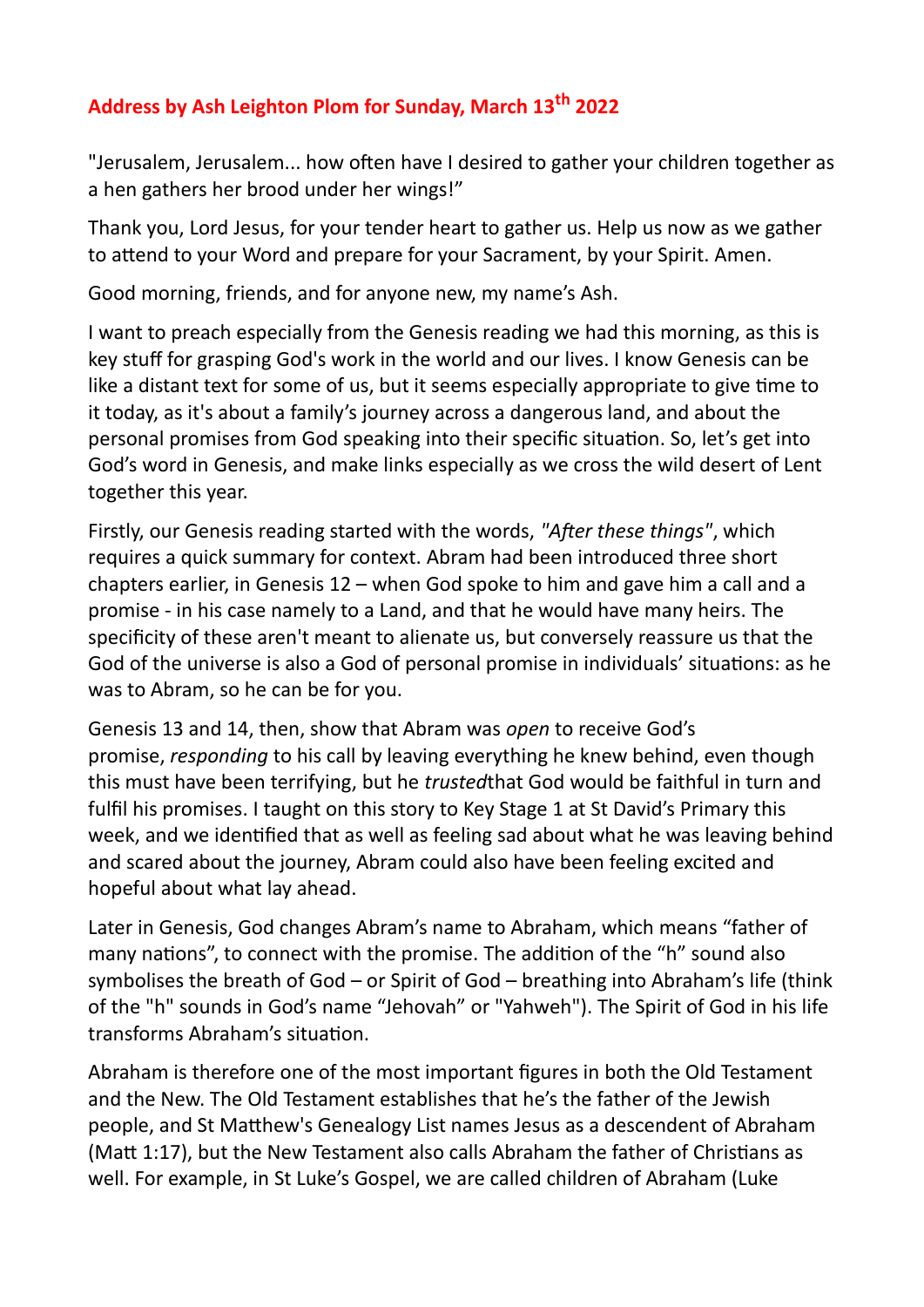13:16, Luke 19:9) and are given the promise that he will be there to meet us when we die (Luke 16:22).

New Testament authors offer significant commentaries on Abraham's life, including a powerful speech by St Stephen recorded in Acts (chapter 7), and exegesis in epistles like Romans, Galatians, and Hebrews. If you're looking for Lenten reading, why not open Acts, Romans, Galatians, or Hebrews this week and explore more about Abraham's faith? I'd love to hear how you get on. A common point stands out in all of them: Abram set out in faith, trusting God enough to leave everything he knew, and God accounted this faith to him as righteousness.

That's some of the context for Genesis as background to that phrase "After these things": God called Abram to a new land, promising him many descendants, and Abram faithfully set off. So we come to the section our reading covered this morning.

Next, God said: "Do not be afraid" (v.1). I cherish that. God has called, Abram has responded, but God acknowledges that even with Abram's faithfulness, he may have fears to allay! So, even if we have faith, we may have fears to allay – the two aren't opposites which can't exist in the same heart. If you're feeling fearful at this time, don't think it means you lack faith – it's possible to have both simultaneously!

Abram and God have this prayer conversation where Abram is honest *with God* about his doubts and fears. I'm reminded of the time in St Mark's Gospel (9:24) when a man comes to Jesus asking for healing for his son, and says, "Lord, I believe, help me my unbelief", or "Lord I believe, help me believe more". This is about being willing to pray, to have some faith, while honestly saying to God that you have doubts and fears. It is commendable to *ask* God, "help me believe", "help me with my doubts", "help me with my fears". We don't have to hide them or suppress them. We can take them to God and ask for his help. God cares for anxious hearts: just as he calms Abram and breathes into his life, he longs to comfort our souls, if we ask him.

What's really awesome to reiterate is God accepts Abram's faith as "righteousness" (Genesis 15:6) immediately *after* Abram had shared with God his doubts and fears (in Genesis 15:2)! What I'm saying is you don't need to have some sort of unassailable, unflinching, unswerving faith that never doubts or fears – Abram's model shows it is okay to bring your doubts and fears to God and ask him for his help with your faith.

What an enormous relief as we navigate the Lenten desert this year, with war in Europe weighing on our minds, an awful cost of living crisis already biting, let alone ongoing covid risks, and all the usual pain we carry in everyday life. We are not expected to face these by God with an absurd cheerfulness. Instead, we are invited to pray for God's help to allay our fears and dissolve our doubts.